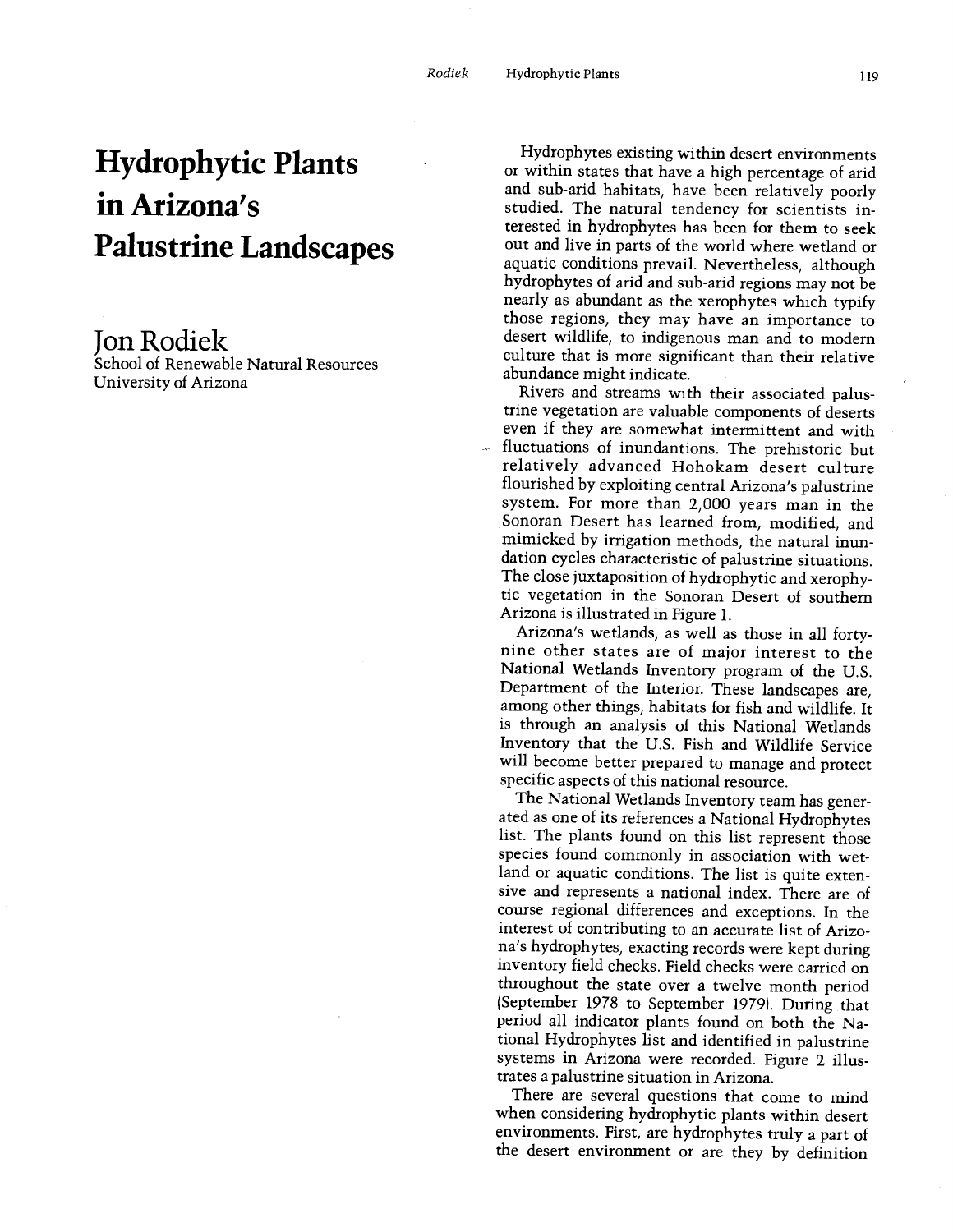

Figure 1. Example of the close juxtaposition of hydrophytic and xerophytic vegetation in the Sonoran Desert of southern Arizona.

separate entities? Hydrophytes are plants that grow in and are adapted to aquatic or wetland environments. Wetlands exist in Arizona for many of the same reasons they exist in Alaska or Florida. There is an excess amount of water found within the sur-

#### Table 1. Hydrophytic trees.

| Genus    | Species      | Common Name               |              |                              |                        |
|----------|--------------|---------------------------|--------------|------------------------------|------------------------|
| Alnus    | oblongifolia | Arizona alder             |              | Table 2. Hydrophytic shrubs. |                        |
| Betula   | occidentalis | Water birch               | Genus        | <b>Species</b>               | <b>Common Name</b>     |
| Celtis   | laevigata    | Sugar Hackberry           | Allenrolfea  | occidentalis                 | Iodine bush, Jointfir  |
| Fraxinus | velutina     | Velvet ash                | Baccharis    | emoryi                       | Emory baccharis        |
| Juglans  | major        | Arizona walnut            | Baccharis    | glutinosa                    | Seepwillow baccharis   |
| Platanus | wrightii     | Arizona sycamore          | Baccharis    | sarothroides                 | Broom baccharis        |
| Populus  | fremontii    | Fremont cottonwood        | Cephalanthus | occidentalis                 | Common buttonbush      |
| Populus  | angustifolia | Narrowleaf cottonwood     | Cornus       | stolonifera                  | Red-osier dogwood      |
| Salix    | gooddingii   | Southwestern black willow | Forestiera   | neomexicana                  | New Mexican forestiera |
| Salix    | laevigata    | Red willow                | Pluchea      | sericea                      | Arrowweed              |
| Salix    | lasiandra    | Yellow willow tree        | Rosa         | fendleri                     | Fendler rose           |
| Salix    | taxifolia    | Yewleaf willow            | Salix        | exigua                       | Gray sand bar willow   |
| Sambucus | mexicana     | Mexican elderberry        | Salix        | irrorata                     | Bluestem willow        |
| Tamarix  | aphylla      | Athel tamarisk            | Sarcobatus   | vermiculatus                 | Black greasewood       |
| Tamarix  | pentandra    | Tamarisk                  | Vitis        | arizonica                    | Canvon grape           |

face landscape. The difference between Arizona's wetlands and Alaska's wetlands is perceived not so much in their different points of origin as in the resulting influences the climatic factors have on the water body. An arid, semiarid or desert environment is defined primarily by the rate of potential evaporation compared to annual rainfall. Water bodies found

### Table 2. Hydrophytic shrubs.

| Alnus    | opiongifolia | Arizona alder             |              |                |                        |
|----------|--------------|---------------------------|--------------|----------------|------------------------|
| Betula   | occidentalis | Water birch               | Genus        | <b>Species</b> | <b>Common Name</b>     |
| Celtis   | laevigata    | Sugar Hackberry           | Allenrolfea  | occidentalis   | Iodine bush, Jointfir  |
| Fraxinus | velutina     | Velvet ash                | Baccharis    | emoryi         | Emory baccharis        |
| Juglans  | major        | Arizona walnut            | Baccharis    | glutinosa      | Seepwillow baccharis   |
| Platanus | wrightii     | Arizona sycamore          | Baccharis    | sarothroides   | Broom baccharis        |
| Populus  | fremontii    | Fremont cottonwood        | Cephalanthus | occidentalis   | Common buttonbush      |
| Populus  | angustifolia | Narrowleaf cottonwood     | Cornus       | stolonifera    | Red-osier dogwood      |
| Salix    | gooddingii   | Southwestern black willow | Forestiera   | neomexicana    | New Mexican forestiera |
| Salix    | laevigata    | Red willow                | Pluchea      | sericea        | Arrowweed              |
| Salix    | lasiandra    | Yellow willow tree        | Rosa         | fendleri       | Fendler rose           |
| Salix    | taxifolia    | Yewleaf willow            | Salix        | exigua         | Gray sand bar willow   |
| Sambucus | mexicana     | Mexican elderberry        | Salix        | irrorata       | Bluestem willow        |
| Tamarix  | aphylla      | Athel tamarisk            | Sarcobatus   | vermiculatus   | Black greasewood       |
| Tamarix  | pentandra    | Tamarisk                  | Vitis        | arizonica      | Canyon grape           |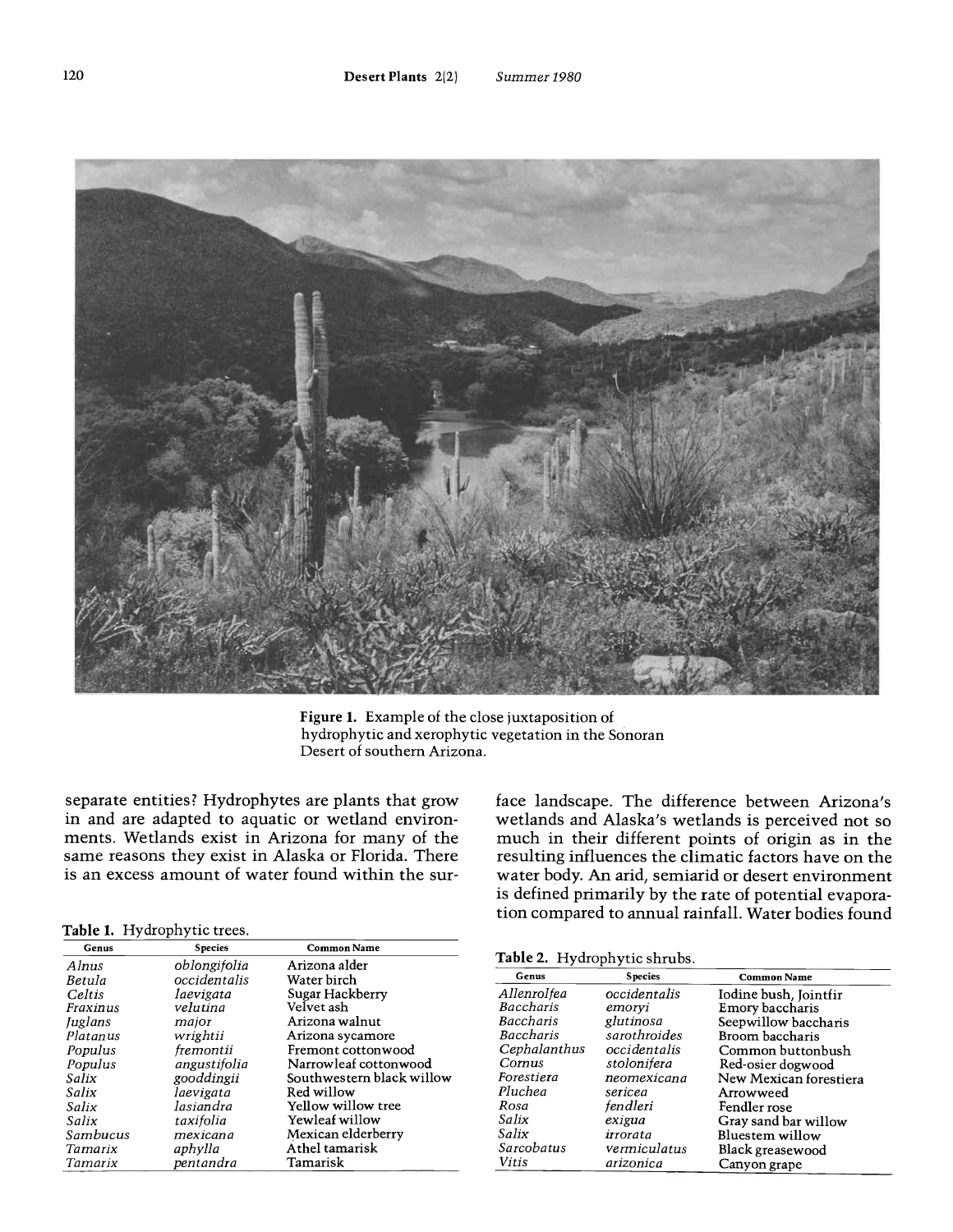

Figure 2. An example of a palustrine situation in Arizona.

on the surface landscape in a desert situation quickly succumb to the prevailing forces of evaporation, transpiration and low supply. Wetlands are more the temporary or intermittent condition here

#### Table 3. Hydrophytic forbs.

| Genus        | <b>Species</b> | <b>Common Name</b>       | Н              |
|--------------|----------------|--------------------------|----------------|
| Alisma       | triviale       | Water plantain           | fo             |
| Centaurium   | calvcosum      | Rosita, Centaurium       |                |
| Helianthus   | annuus         | Sunflower                |                |
| Hippuris     | vulgaris       | Marestail                |                |
| Lemna        | triscula       | Ivy duckweed             | T:             |
| Mentha       | arvensis       | Field mint               |                |
| Myriophyllum | spicatum       | Water-milfoil            |                |
| Nymphaea     | odorata        | Skunk cabbage, Waterlily | A              |
| Polygonum    | pennsylvanicum | Smartweed                | F.             |
| Potamogeton  | gramineus      | Pondweed                 | L              |
| Ranunculus   | aquatilus      | Buttercup                | E              |
| Ranunculus   | hydrocharoides | Buttercup                | Ć              |
| Rorippa      | aquatica       | Watercress               | F              |
| Rumex        | acetosella     | Sheep sorrel             | $\overline{F}$ |
| Sparganium   | emersum        | Bur reed                 | P              |
| Suaeda       | nigrescens     | Seepweed                 |                |
| Utricularia  | vulgaris       | Common bladderwort       | F              |
| Xanthium     | strumarium     | Abrojo, Cocklebur        | S              |
| Zannichellia | palustris      | Common poolmat           |                |

in the desert. Therefore, hydrophytes are not xeric plants even though they may be found in the desert. Furthermore, hydrophytes offer genuine evidence that wetlands do survive and flourish under cyclic patterns here in Arizona (Figure 3).

Hydrophytes represent a very small percentage of the total number of plant species found in Arizona. However, they are highly valued as a source of both food and shelter for a large variety of animal species.

|  | Table 4. Hydrophytic grasses. |  |
|--|-------------------------------|--|
|--|-------------------------------|--|

| Genus       | <b>Species</b> | <b>Common Name</b>    |
|-------------|----------------|-----------------------|
| Agropyron   | smithii        | Western wheatgrass    |
| Arundo      | donax          | Giant reed            |
| Distichlis  | spicata        | Salt grass            |
| Echinochloa | crusgalli      | Barnyard grass        |
| Glyceria    | borealis       | Northern mannagrass   |
| Phalaris    | arundinacea    | Reed canary grass     |
| Phleum      | alpinum        | Alpine timothy        |
| Phleum      | pratense       | Timothy               |
| Phragmites  | communis       | Reedgrass             |
| Poa         | palustris      | <b>Fowl bluegrass</b> |
| Sorghum     | halepense      | Johnson grass         |
| Sporobolus  | airoides       | Alkali sacaton        |